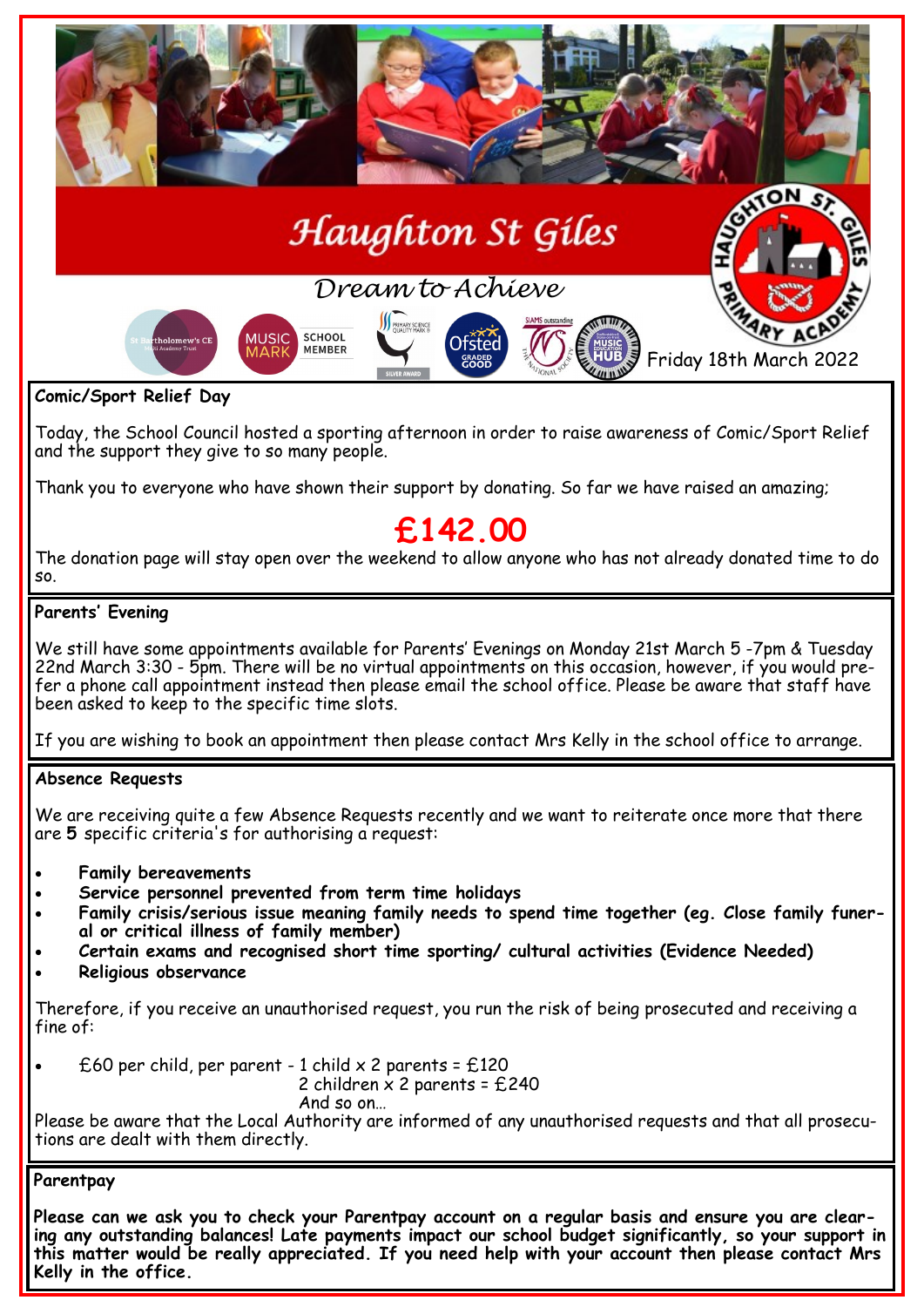## **Mothers' Day Lunch**

Reminder - Tuesday 22nd March for KS1 (Acorn & Conker), and Tuesday 29th March for KS2 (Birch, Oak & Chestnut). The cost of the lunch for all visitors is  $\acute{\text{t}}3.00$ , payable using your Parentpay account (we will assign a specific payment called Mother's Day Lunch 2022). Payments have now been allocated and ready for you to make payment.

On the day please arrive at the office by 12:00 noon, so lunch can begin at 12:15pm. Our organisers on the day will collect the children from their classrooms and bring them to you. Please be patient; it is always a busy event!

I'm sure you will understand that due to Health & Safety & also Safeguarding, after finishing lunch children will go outside and you will not be able to join them.

We look forward to seeing everyone!

#### **Easter Service**

On Wednesday 6th April, Reverend Cath will be delivering an Easter Service which the whole school will attend. This year, classes will not be 'performing', however our Faith Team pupils will be working with Rev. Cath to deliver the Easter story. The rest of the school will attend and sing the congregational hymns, which they are learning in collective worship.

Parents are very welcome to attend this service, but we wanted to clarify that pupils will be presenting (with the exception of our small Faith Team) at this service.

Due to limited space at the church and depending on the number of parents wishing to attend, some parents may be asked to stand and pushchairs/prams must be left outside the church.

## **UNICEF - Ukraine**

Over the past couple of weeks, a number of children have asked questions about the current situation in the Ukraine. As a school, our careful approach has been to reiterate that what is happening is very sad for everyone involved and we truly hope that this can be solved soon and everyone can live peacefully again.

However, Faith Team have expressed a wish to become more proactive and raise money to support children and families directly affected by the conflict. As a result, Faith Team met after lunchtime yesterday to discuss how we could help as part of our work on courageous advocacy and becoming better 'global neighbours'.

The children had lots of wonderful and varied ideas, but unanimously decided on fund-raising through a bake sale on Wednesday 30th March. They also suggested opening an additional donation opportunity via ParentPay, to allow families to donate anything else they wish to in addition to the bake sale. Therefore, any cake donations would be very much appreciated and can be brought into school on the morning of the bake sale. Pupils can bring money to school and will have the opportunity to purchase cakes at break time, any remaining cakes will be sold at the end of the day if parents wish to come in and purchase them.

Faith Team have set an ambitious fundraising target of £200, it would be wonderful if we could reach, or even surpass, this amount. All monies raised will be donated to Unicef who are working to support children affected by this conflict. You can find out more about their work at https:// www.unicef.org.uk/

**PTFA Disco**



The PTFA will be holding a Disco on Wednesday 6th April, with KS1 5 - 6pm & KS2 6:15 - 7:15pm. There will be the usual pizzas & refreshments on sale and an entrance fee of £3 per child. We look forward to seeing as many children as possible to this lovely event.

Due to safeguarding, parents will not be able to stay with their children, so please can we ask that you drop off and then collect **promptly** at the beginning and end of each session. Thank you for your continued support.